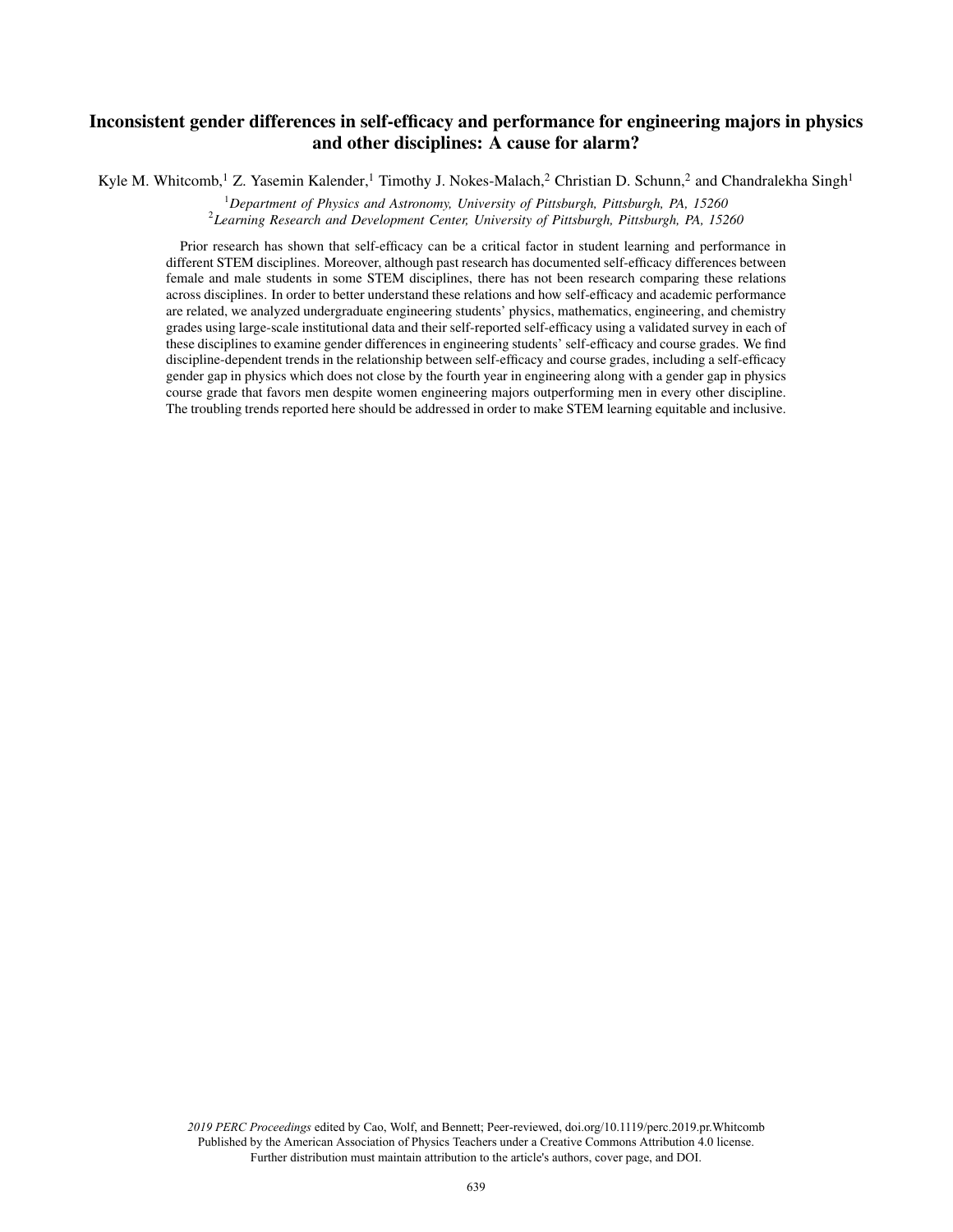## I. INTRODUCTION

There is a significant under-representation of women in many Science, Technology, Engineering, and Mathematics (STEM) majors and careers including engineering [1]. Prior research suggests that many interrelated factors influence women's decisions to pursue an education in engineering, their choice of subfield to study, and even whether to remain in engineering after choosing it as their major [2–6]. These include sociocultural and motivational factors as well as various aspects of prior education such as quality of teaching and the level of mentorship and support [5–14]. In particular, sociocultural bias and stereotypes about who belongs in a discipline and who has what it takes to succeed in the discipline can negatively and disproportionately impact the self-efficacy and academic performance of women in various STEM subjects such as engineering, mathematics, and physics [6–9].

Self-efficacy is the belief in one's capability to succeed in a particular task or subject [15–17], and in the context of STEM education it can both affect and be affected by academic performance  $[18-21]$ . Due to this recursive nature, measuring self-efficacy and STEM academic performance longitudinally is vital to understanding their relationship. In particular, this feedback loop between self-efficacy and performance has the potential to promote or hinder student learning, and if left unchecked it can produce growing inequities, especially for those traditionally under-represented in a STEM discipline and subject to stereotype threats. Moreover, this feedback loop can be particularly damaging to women since success in mathematics and science courses has a positive impact on students' choice of and persistence in an engineering major [22, 23] and longer-term career goals [21, 24].

Prior research suggests that women tend to have a lower self-efficacy than men in subjects such as physics  $[25-27]$ , chemistry [28], mathematics, and engineering [3, 4, 10, 29, 30], all of which are mandatory in engineering curricula in a majority of engineering programs in the US. However, there has been little research comparing self-efficacy in various STEM disciplines for the same student population. Since self-efficacy is implicated in student performance and retention, self-efficacy issues pertaining to any of these foundational science or mathematics courses in the first year engineering curriculum can have long-lasting effects on student decisions to pursue engineering degrees and careers.

Another notable gap in the research literature is the lack of studies on the change in student self-efficacy over time, particularly across a full engineering program, although some studies have investigated these changes over the course of two semesters and generally found little (or small) change over that period [26, 31, 32]. Another study found that over two years, the engineering self-efficacy of women showed a positive trend [33]. However, little is known about the evolution of self-efficacy and its gender differences from the first to the fourth year of an engineering program. The self-efficacy differences in place at the end of the fourth year will be more relevant to student career choices than those in the first few years of undergraduate education. One may hypothesize that since the course grades are generally higher in the more advanced engineering courses (compared to first year courses) and experience with success accumulates, gender differences in selfefficacy initially observed in the earlier years [26, 31, 32] may disappear. The alternative hypothesis is equally plausible in that the negative effects of lower self-efficacy on exam performance may compound over time and the feedback loop could magnify both the self-efficacy and performance differences across gender.

There are multiple factors that lead to the alignment of self-efficacy beliefs and actual efficacy in academic performance: 1) self-efficacy beliefs are informed by prior performance feedback [18], 2) future academic performance is influenced by self-efficacy [18–21], and 3) many motivational factors simultaneously influence self-efficacy and academic performance. In particular, stereotype threats that women experience in many STEM disciplines due to societal stereotypes and biases can increase their anxiety, rob them of cognitive resources while solving problems, and lead to reduced test scores [19]. These same stereotype threats can lower self-efficacy, which can result in reduced interest and engagement during learning [21, 34]. However, these factors such as stereotype threat may influence performance and self-efficacy disparately by gender.

Longitudinal measurements of students' self-efficacy and academic performance in different STEM disciplines can provide insight into the long-term trends in these two intertwined factors. Engineering students are an ideal population for such a study since they engage in coursework from many STEM disciplines simultaneously, allowing for comparisons among trends in different disciplines using the same population. Here we describe an investigation of longitudinal gender differences in self-efficacy and academic performance by analyzing these two measures simultaneously. Our research questions (RQs) to investigate these trends in undergraduate engineering education are as follows:

- RQ1. Do men and women's self-efficacy in various disciplines change along different trajectories as they progress from their first to their fourth year?
- RQ2. Do gender differences in course grade vary by course discipline?
- RQ3. Is there a match in sign and magnitude between gender differences in self-efficacy and course grades?

### II. METHODOLOGY

Using the Carnegie classification system, the university at which this study was conducted is a public, high-research doctoral university, with balanced arts and sciences and professional schools, and a large, primarily residential undergraduate population that is full-time and reasonably selective with low transfer-in [35]. De-identified demographic information and grade data were provided by the university on all first-year engineering students who had enrolled from Fall 2009 through Spring 2018, a sample totaling 3,928 students. We note that gender is not a binary construct, however the demographic data includes "gender" as a binary categorical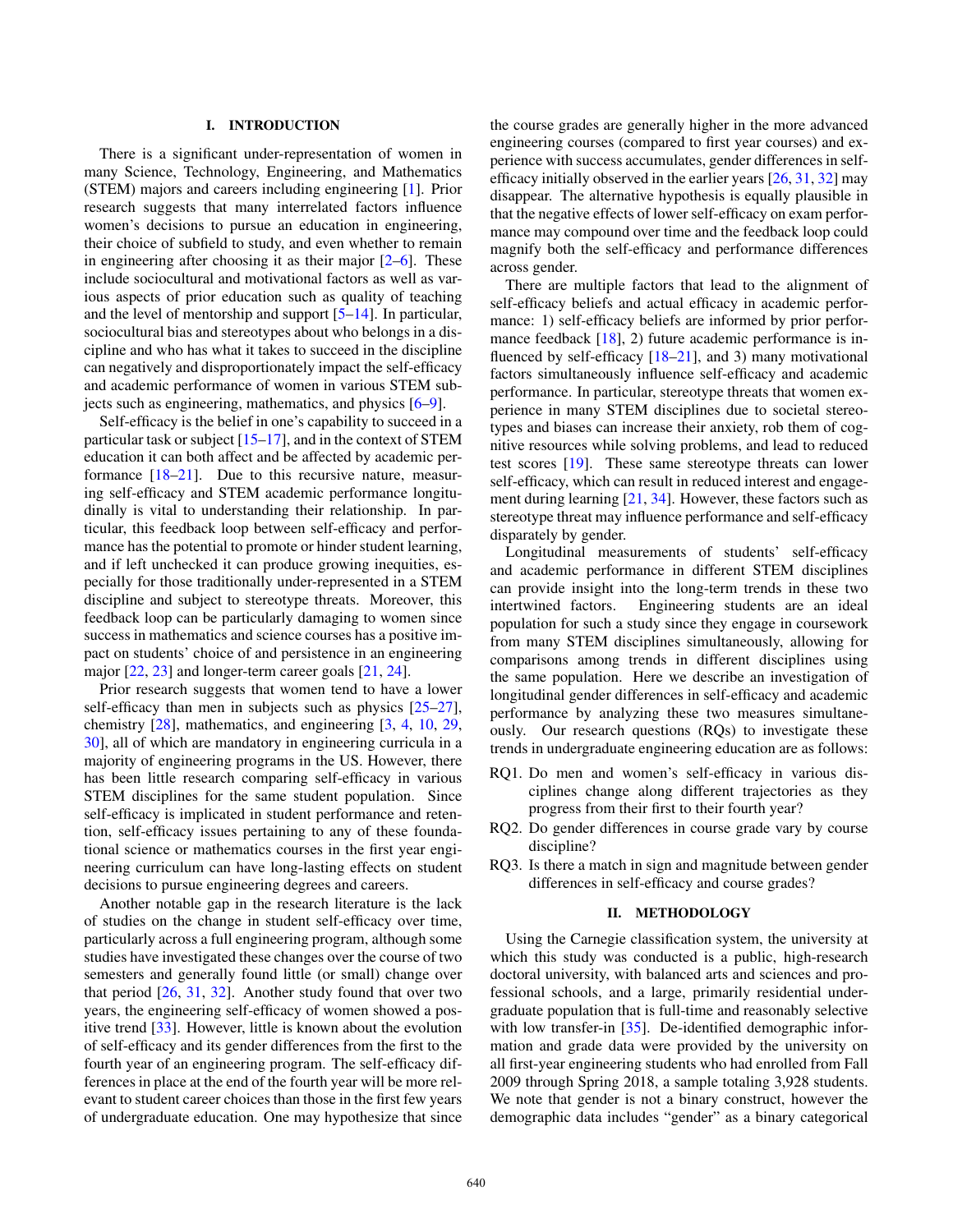

<span id="page-2-0"></span>FIG. 1. The means and (small) standard errors of self-efficacy scores of engineering students at the end of their first, second, and fourth years in each of the foundational subjects in undergraduate engineering curricula are plotted. Self-efficacy was measured on a Likert scale from 1 to 5. The vertical range of self-efficacy scores has been restricted to better show the gender differences. Above each pair of points is Cohen's  $d$  ( $d$  < 0 and  $d$  > 0 indicate a higher mean for women and men, respectively) and the statistical significance of the gender difference according to a t-test, with  $^*p < 0.05$ ,  $^{**}p < 0.01$ ,  $^{***}p < 0.001$ , and  $^{ns}p > 0.05$ . Lines are added as guides to the eye.

variable, so that is how the data are represented in these analyses. The full sample of students was 28% female and had the following race/ethnicities: 80% White, 9% Asian, 5% African American, 2% Latinx, and 5% Other. The mean age at the beginning of the students' first year was 18.8 years  $(SD = 1.4$  years), reflecting a population of students who predominantly are attending college immediately after completing high school. The data provided include the grade points (GP) earned in all courses at the university along with the semester. GPs are on a 0-4 scale (F = 0, D = 1, C = 2,  $B = 3$ ,  $A = 4$ ) where '+' and '-' add/subtract 0.25 (e.g.,  $B+=3.25$ ) except for A+, which is recorded with a GP of 4.

A subset of this sample totaling 2,089 students also participated in surveys administered by the School of Engineering from Spring 2013 through Spring 2018 to students at the end of their first, second, and/or fourth years. Self-efficacy data were collected as part of an online survey given to all engineering students at the end of the spring semester of their first, second, and fourth years. Students were given a few reminders to complete the survey and were told that this survey is important for evaluating the effectiveness of the engineering program, resulting in a completion rate averaging 79%. The items used in this study consisted of responses to four prompts asking students to "Please rate your level of confidence in the following knowledge and skill areas: My ability to use my knowledge of [mathematics/engineering/physics/chemistry] to solve relevant engineering problems." The students were given five options – "poor," "fair," "good," "very good," and "excellent" – coded on a Likert scale from 1 to 5.

The survey was originally validated by the School of Engineering, and constructed so each item is in the context of engineering. The Department of Physics and Astronomy also administers its own validated survey in introductory physics courses which includes five items relating to self-efficacy in the context of physics specifically. A subset of engineering students ( $N = 446$ ) completed both the physics survey within their Physics 2 class and the engineering survey around the same time. The physics self-efficacy measures on the two surveys were highly correlated ( $r = 0.60$ ). Finally, the physics self-efficacy survey showed the same gender difference as the engineering-context physics self-efficacy (Cohen's  $d = 0.76$ in a physics-context vs.  $d = 0.84$  in an engineering context, both with higher means for men). This result is consistent with prior research which suggests that self-efficacy judgments for a science discipline that refer to different performance contexts (e.g., a lab setting, test-taking, working on projects) tend to cohere as a single construct [26].

In order to test for statistically significant differences in self-efficacy scores, we performed t-tests comparing the scores of men and women. These tests were run separately for the self-efficacy scores in mathematics, engineering, physics, and chemistry. Similarly, using t-tests, we investigated gender differences in course grades earned by men and women in various courses. Effect sizes for differences in self-efficacy and course grade were calculated in standard deviation units via Cohen's d, with  $d < 0$  and  $d > 0$  indicating higher means for women and men, respectively. The courses we investigated were the foundational courses taken by the largest number of students in the School of Engineering, namely all of the common first-year courses in engineering, physics, chemistry, and mathematics as well as a selection of advanced mathematics courses taken by students in a variety of engineering departments. The first-year engineering courses teach students to use computational tools such as MATLAB and C++ in an engineering context.

#### III. RESULTS

In order to understand the perceptions of these engineering students about their foundational course work and answer RQ 1, we plot in Fig. [1,](#page-2-0) the mean self-efficacy scores of men and women in each of the four foundational subjects (mathematics, engineering, physics, and chemistry) at each time point (end of the first, second, and fourth years). Looking at the first year data in Fig. [1,](#page-2-0) there is a statistically significant gender gap favoring men in self-efficacy scores for applying mathematics, engineering, and physics to their work in engineering, and no difference in chemistry. Mathematics and engineering follow similar trajectories in that the initial gap remains in the second year and is eliminated by the fourth year.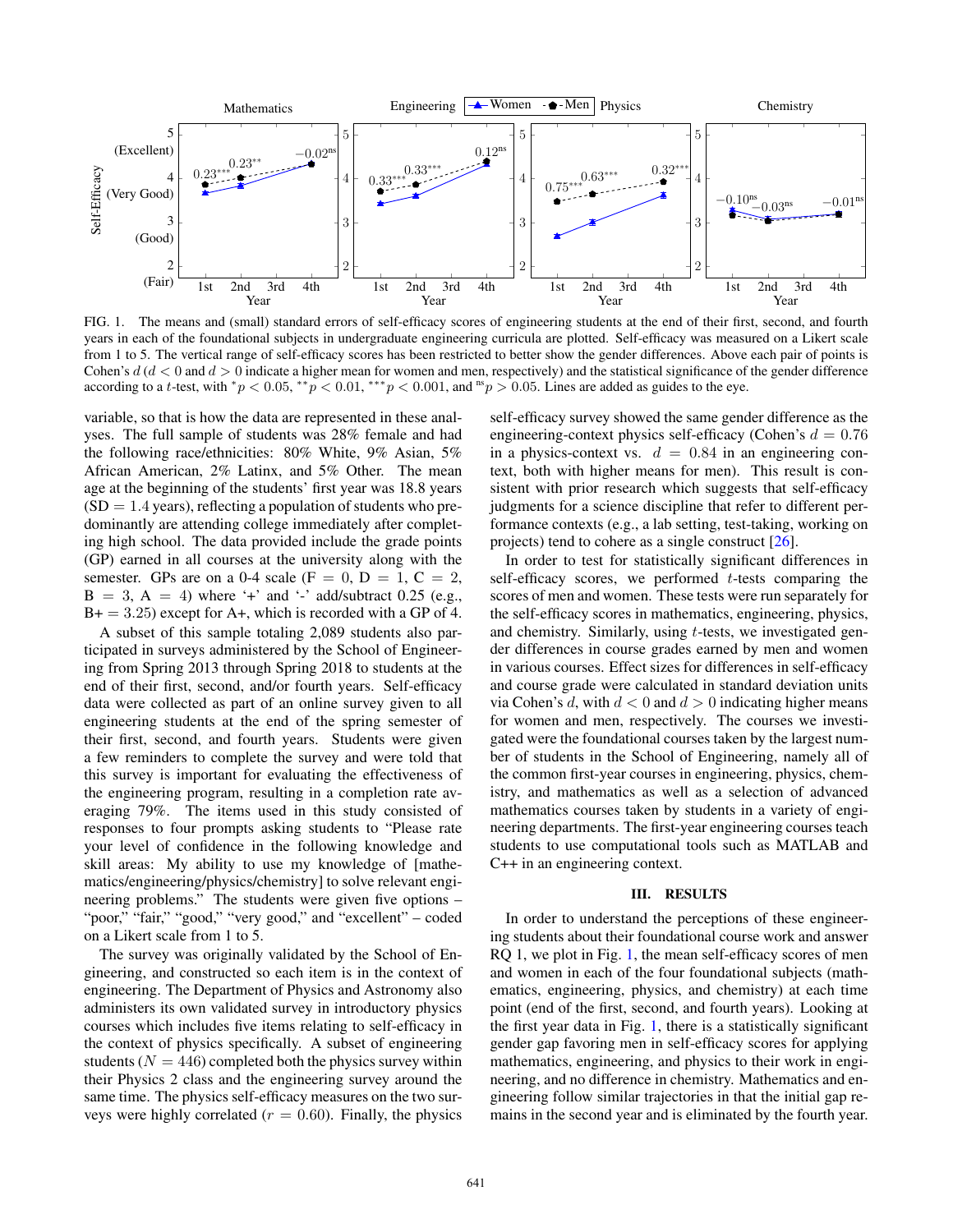<span id="page-3-0"></span>TABLE I. Reported are the performance differences between engineering men and women for grades earned in introductory courses in engineering, physics, chemistry, and mathematics as well as advanced courses in mathematics. Along with summary statistics  $(N,$ mean  $\mu$ , and standard deviation  $\sigma$ ) separated for men and women, we also report the  $p$ -value from a  $t$ -test comparing the grades earned as well as effect size (Cohen's  $d$ , sign convention matching Fig. 1), reported both for the individual courses and for each of the four subjects overall. Double lines separate the results for each subject (engineering, physics, chemistry and mathematics).

|               |        |           |       |           |                  | Cohen's $d$ |                |
|---------------|--------|-----------|-------|-----------|------------------|-------------|----------------|
| Course        | Gender | N         | $\mu$ | $\sigma$  | $\boldsymbol{p}$ |             | Course Subject |
| Engineering 1 | F      | 1070      | 3.68  | 0.38      | < 0.001          | $-0.19$     | $-0.12$        |
|               | М      | 2715      | 3.60  | 0.44      |                  |             |                |
| Engineering 2 | F      | 1095 3.33 |       | 0.66      | 0.168            | $-0.05$     |                |
|               | М      | 2797      | 3.30  | 0.72      |                  |             |                |
| Physics 1     | F      | 1127      | 2.60  | 0.82      | < 0.001          | 0.19        | 0.14           |
|               | M      | 2824      | 2.75  | 0.86      |                  |             |                |
| Physics 2     | F      | 1123      | 2.59  | 0.85      | 0.015            | 0.08        |                |
|               | М      | 2998      | 2.67  | 0.91      |                  |             |                |
| Chemistry 1   | F      | 1062      | 2.91  | 0.86      | < 0.001          | $-0.13$     | $-0.15$        |
|               | М      | 2688      | 2.80  | 0.91      |                  |             |                |
| Chemistry 2   | F      | 1010      | 2.79  | 0.85      | < 0.001          | $-0.17$     |                |
|               | М      | 2514      | 2.64  | 0.91      |                  |             |                |
| Calculus 1    | F      | 857       |       | 3.04 0.90 | 0.002            | $-0.12$     | $-0.15$        |
|               | М      | 2199      | 2.92  | 0.96      |                  |             |                |
| Calculus 2    | F      | 989       | 2.87  | 1.00      | < 0.001          | $-0.12$     |                |
|               | M      | 2563      | 2.74  | 1.08      |                  |             |                |
| Calculus 3    | F      | 1193      | 2.88  | 1.03      | < 0.001          | $-0.12$     |                |
|               | М      | 2954      | 2.75  | 1.10      |                  |             |                |
| Linear        | F      | 762       | 3.30  | 0.91      | < 0.001          | $-0.25$     |                |
| Algebra       | М      | 2296      | 3.05  | 1.06      |                  |             |                |
| Differential  | F      | 1176      | 2.89  | 1.04      | < 0.001          | $-0.14$     |                |
| Equations     | М      | 3189      | 2.74  | 1.12      |                  |             |                |

In sharp contrast, the initially large gap in physics shrinks but remains significant even up to the fourth year, with a difference as large as the initial gap in engineering. Although not a focus of this study, we note that self-efficacy of both men and women appears to grow over time, as expected; the lack of growth in chemistry self-efficacy may reflect the relatively small role chemistry plays in the most populous engineering majors (electrical and mechanical engineering).

To answer RQ 2, gender differences in grades were investigated across the entire first year engineering curriculum. We also investigated these performance differences for advanced mathematics courses commonly taken to supplement engi-neering curricula. Table [I](#page-3-0) reports the summary statistics  $(N,$ mean  $\mu$ , and standard deviation  $\sigma$ ) for each course along with a p-value from a t-test comparing the grades earned by men and women in that course and the effect size (Cohen's d).

For all but one course, there were statistically significant gender differences. Of particular note, the signs of the differences varied by discipline, with women receiving higher grades than men in every course except introductory physics (all statistically significant except for Engineering 2). Moreover, although physics had the lowest mean grades, the gender patterns in physics cannot be explained by physics be-



<span id="page-3-1"></span>FIG. 2. The effect sizes (Cohen's d, sign convention matching Fig. 1) of gender differences in self-efficacy and course grades earned are plotted for each of the introductory courses as well as advanced mathematics courses. Lines have been added for  $d = 0$ on both axes (dashed) as well as where effect sizes in self-efficacy  $(d_{\text{SE}})$  and course grade  $(d_{\text{CG}})$  are equal, namely  $d_{\text{SE}} = d_{\text{CG}}$  (dotted). Ellipses have been drawn to group all of the courses in each subject. Each point contains the data of only those students for which both a grade and self-efficacy were available. The self-efficacy used was the point closest to the year in which the student took the corresponding course. Vertical lines have been added showing the selfefficacy deviation ( $\Delta d_{\text{SE}}$ ) of each subject (measured from the average position of the constituent courses) to the  $d_{\text{SE}} = d_{\text{CG}}$  line.

ing the most difficult course because Calculus 2 and 3 had similarly low grades but the opposite gender differences from physics (with women on average performing better than men in all mathematics courses). Similarly, the differences could not be explained in terms of the stronger role of mathematics in physics versus chemistry because women had higher grades in every mathematics course. It should be acknowledged, however, that none of the gender differences in course grade were large. Instead, what is surprising is the pattern of medium to large gender differences in self-efficacy despite small differences in performance. Furthermore, in mathematics and engineering, we see opposite trends in the two measures, with women on average having higher grades but lower self-efficacy than men.

In order to answer RQ 3 and investigate the relationship between self-efficacy and performance, we combined the two previous analyses to simultaneously plot the effect sizes of gender differences in both self-efficacy and course grades (Fig. [2\)](#page-3-1). For each point in the plot, we used only the population (N varying from 579 for Linear Algebra to 1,163 for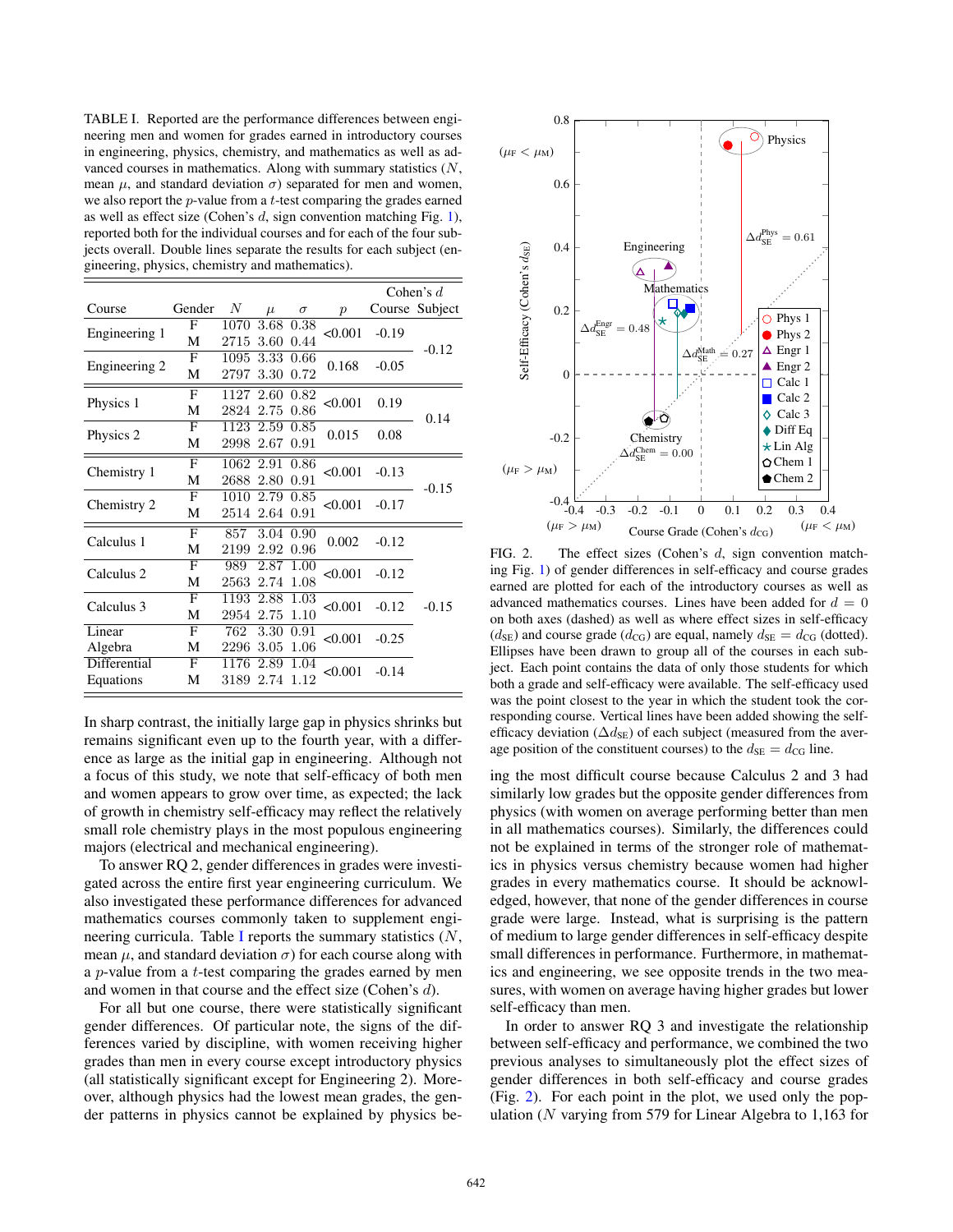Engineering 1) for which we had both a course grade and a reported self-efficacy in the nearest survey – first year for the introductory courses, and second year for the advanced mathematics courses. This restriction of the population may alter the effect sizes from those in Table I or Fig. 1. In addition to dashed lines along  $d = 0$  on both axes, there is a dotted line along  $d_{\text{SE}} = d_{\text{CG}}$  (where the effect size of self-efficacy,  $d_{\text{SE}}$ , equals that of course grade,  $d_{\text{CG}}$ ), which represents where the data might fall if there was a one-to-one relationship between the effect sizes of self-efficacy and course grade. In addition, a vertical line is shown from the center of each discipline to the  $d_{\text{SE}} = d_{\text{CG}}$  line, which represents the deviation of selfefficacy differences from academic performance differences.

## IV. SUMMARY AND IMPLICATIONS

The upward trend of physics self-efficacy scores in Fig. 1 looks similar to mathematics and engineering (consistent with prior research [33]), but notably the means are lower and the gender gap has not closed entirely in physics by the fourth year. In addition to women having a much lower physics selfefficacy, physics is the only discipline in which women are not performing as well as men. One interpretation is that the root of the problem lies in societal stereotypes about physics being a field for brilliant men, resulting in a reduction in the physics self-efficacy of these women which then negatively impacts their performance. We note that these women are performing better in mathematics and engineering courses despite having lower self-efficacy than men, so it is reasonable to ask why the same is not happening in physics courses.

Looking at the overall trends in self-efficacy and performance, there are three distinct patterns that emerge: one for both mathematics and engineering, one for physics, and one for chemistry. Self-efficacy scores in both mathematics and engineering begin in the first year with similar gender gaps, which remain in the second year and are finally eliminated by the fourth year. The mean self-efficacy scores within these disciplines for men and women, respectively, remain similar at every point in time, with mathematics scores only slightly higher, possibly due to more familiarity with the subject from high school. On the other hand, mathematics and engineering appear to behave slightly differently in course grade differences according to Table I, with women consistently outperforming men in mathematics courses and only outperforming men in one of the two introductory engineering courses. However, when we look only at the population for which we have survey data (Fig. 2), the trends in mathematics and engineering on both measures are very similar.

Chemistry is the only discipline in Fig. 2 which falls along the  $d_{\text{SE}} = d_{\text{CG}}$  line, where the effect sizes of gender differences in self-efficacy are perfectly aligned with the effect sizes of gender differences in performance. In contrast, while both chemistry and physics are in 'match' quadrants of the figure, chemistry is precisely on the  $d_{SE} = d_{CG}$  line, while physics is the furthest from it. Thus, men have higher selfefficacy than women in applying physics to engineering and also have higher performance, which is a matching trend, but the effect sizes are completely mismatched: the selfefficacy gap in physics is much more pronounced than the course grade gap, causing physics to lie further away from the  $d_{\text{SE}} = d_{\text{CG}}$  line than any other discipline.

Since the effect sizes of self-efficacy differences outweigh those of performance differences, we should strive towards increasing students' beliefs about their abilities in a subject in order to more accurately match their performance. To that end, we can consider the vertical distance from each subject to the  $d_{\text{SE}} = d_{\text{CG}}$  line, representing a deviation from a realistic perception of performance. Mathematics has a short distance to this line, followed by engineering. Finally, again, physics has the largest deviation from a realistic perception, driven by a gender gap in self-efficacy that overwhelmingly favors men despite only small differences in performance. Given the similarities in the trends of these disciplines in Fig. 1, reducing the largest deviation, namely in physics, could also serve to reduce the deviation for the others.

Engineering is a field that is generally male dominated, with variation across different majors within engineering. Further research could probe the reasons for why women are less likely to follow certain paths in engineering, especially by focusing on the relationship between perceptions of mathematics, physics, and engineering. Our data suggest that if women are making enrollment decisions influenced by selfefficacy, then they may choose against disciplines seen as more related to mathematics and physics even if they perform relatively well in those disciplines. In particular, there may be women whose high school course performance in STEM is on par with men who may be interested in engineering but whose self-efficacy in mathematics and especially in physics, decreased by stereotype threats due to societal stereotypes and biases, prevents them from choosing engineering major.

Finally, although these analyses do not show the same connection between physics and engineering as we find between mathematics and engineering, we hypothesize that the extreme gender gap we observe in physics self-efficacy may also play a role in the low ratio of women in disciplines such as mechanical and electrical engineering. Since the self-efficacy gender gap in physics is so much larger than in mathematics and self-efficacy and performance can feed on each other, it is likely that it has a larger negative impact on the grades earned by women in their introductory physics courses. Thus, improving the physics self-efficacy of women and other students traditionally underrepresented in physics by creating equitable and inclusive learning environments is essential. In particular, systemic efforts should be made by instructors, advisors, and physics, mathematics and engineering departments as a whole to create equitable and inclusive learning environments that reduce the influence of accumulated societal stereotypes and biases that can discourage women to pursue and excel in these disciplines.

## ACKNOWLEDGMENTS

This research is supported by NSF Grant DUE-1524575 and the James S. McDonnell Foundation.